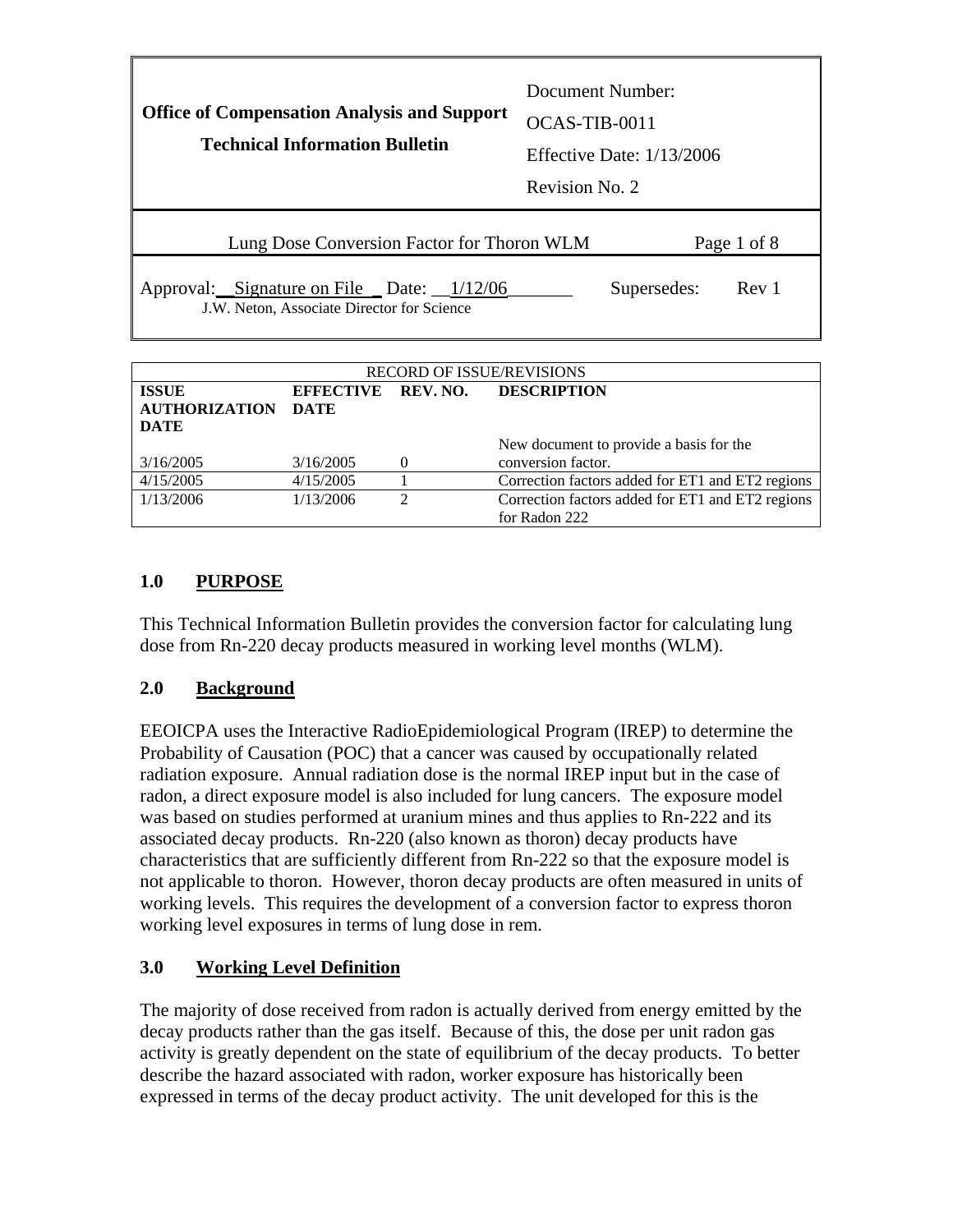| <b>Office of Compensation Analysis and Support</b><br><b>Technical Information Bulletin</b> |  | Document Number: OCAS-TIB-0011 |  |
|---------------------------------------------------------------------------------------------|--|--------------------------------|--|
|                                                                                             |  |                                |  |

Working Level. A Working Level is described as the amount of short lived radon decay products in one liter of air that will ultimately decay with 1.3E5 MeV of alpha energy.

When the decay chain reaches 100% equilibrium, one Working Level is equivalent to approximately 100 pCi/L of Rn-222 or 7.5 pCi/L of Rn-220. While this is a significant difference in the gas concentrations, by definition of the working level, the decay products will ultimately emit the same amount of alpha energy. This, however, does not lead to the same lung dose. This is caused largely by the difference in the half-lives of the decay products. Since Rn-220 products have longer half lives, the body has longer to transport the activity from one compartment to another and thus deliver dose to different areas of the lung.

Since the working level is an air concentration, it is analogous to an exposure rate. To describe exposure, the unit working level month (WLM) is normally used. A WLM is described as the exposure equivalent to breathing one WL for 170 hours (one working month).

## **4.0 Calculation Method**

The ICRP  $66<sup>1</sup>$  lung model was used to determine the proper conversion factor of dose per WLM Rn-220. The model consists of 14 compartments. Material deposited in the lung is moved among these compartments as well as removed to the blood stream, the GI tract, and via extrinsic means. No absorption occurs in one compartment, (ET1).

Default absorption rates are described as a combination of two rates, a rapid rate and a slow rate as well as the fraction of material that is absorbed rapidly. This requires the model to use 2 compartments for each of the 13 lung compartment from which absorption occurs. Therefore, the mathematical model consists of 13 rapid absorbing compartments, 13 slowly absorbing compartments, and one other compartment for a total of 27 compartments.

To further complicate the model, Rn-220 decays to 5 important decay products and the model must be solved for each. This then requires a total of 135 mathematical compartments in order to solve the model.

Each compartment can be solved analytically using simple first order differential equations. The solution to these equations becomes tedious when the compartment receives material that has passed through several compartments previously or has decayed through a chain of several nuclides to reach that point. Therefore, several simplifying assumptions have been made. Two of the decay products (Po-216 and Po-212) have very short half-lives (<1sec). Po-216 was considered to be in equilibrium with Rn-220 gas. Po-212 is produced in 64% of the Bi-212 disintegrations and was therefore each Bi-212 decay was considered to also immediately produce a Po-212 decay.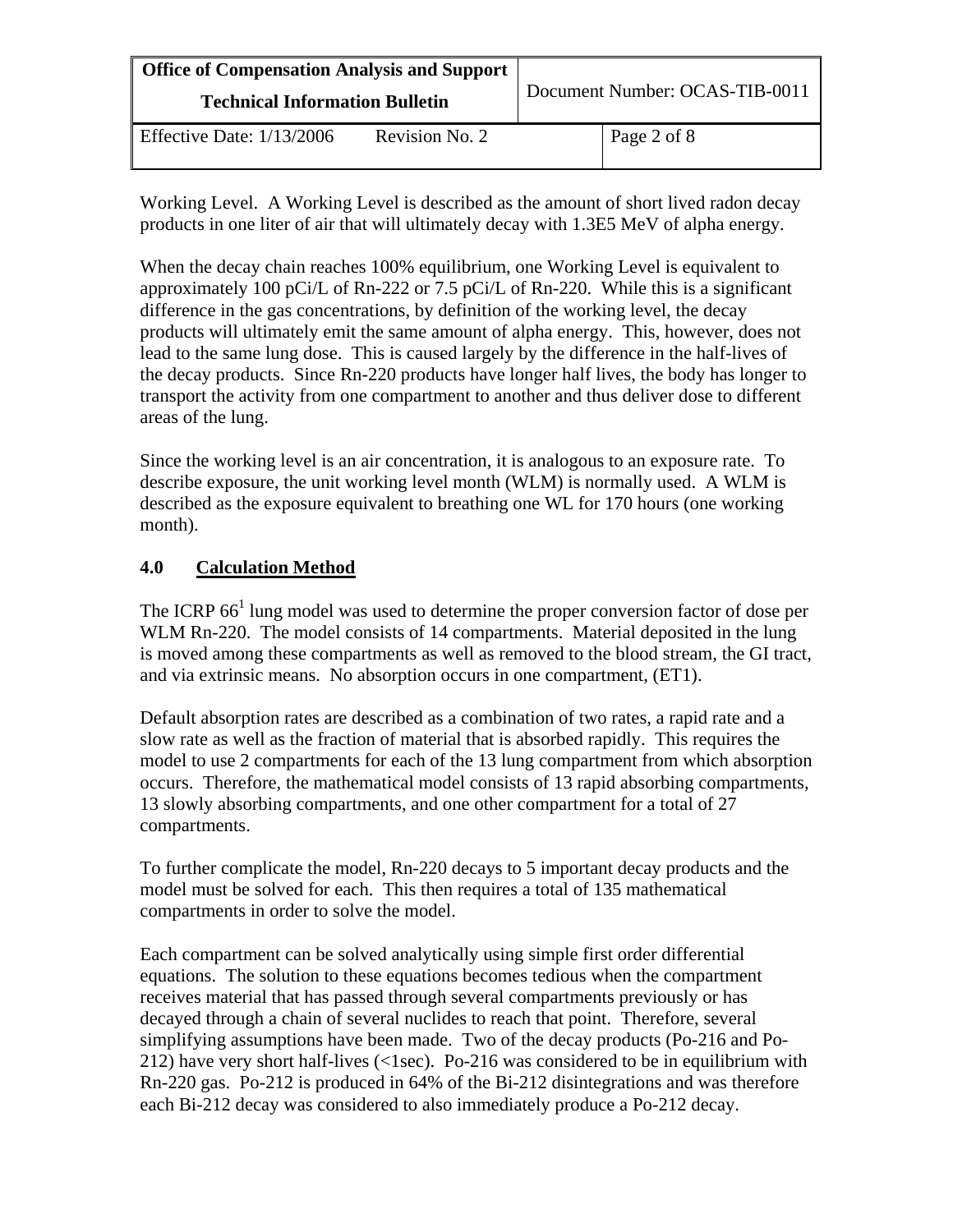| <b>Office of Compensation Analysis and Support</b><br><b>Technical Information Bulletin</b> |                | Document Number: OCAS-TIB-0011 |
|---------------------------------------------------------------------------------------------|----------------|--------------------------------|
| Effective Date: $1/13/2006$                                                                 | Revision No. 2 | Page 3 of 8                    |

#### **5.0 Model Parameters**

The choice of parameters for the model is an important issue. There are numerous parameters to define. The ICRP defines default parameters for the majority and these are to be used unless more specific information is known about the particular situation. Parameters chosen specifically for Rn-220 decay product inhalation are discussed in more detail below. The remaining parameters used the ICRP defaults.

a) Absorption

The ICRP  $66<sup>1</sup>$  lung model defines three default categories for particulate lung absorption. These defaults are to be used unless more specific information is known about the situation at hand. In the case of radon decay products, a number of references are available indicating an absorption half-life of approximately 10 hours. Marsh and Birchall<sup>2</sup> describe an evaluation while Nikezic<sup>3</sup> lists four separate references to this value. Therefore, the 10 hour half-life is used in this calculation.

b) Unattached Fraction

Radon decay products are normally electrically charged. This causes the products to quickly attach to particles normally in the air. This greatly affects the aerodynamic characteristics of these particles which in turn affects the deposition of the particles in the lungs. While unattached fraction is not specifically a parameter of the ICRP 66 lung model, the aerodynamic parameters are.

Birchall and James<sup>4</sup> used an unattached fraction of 1% based on a report by Samet et. al.<sup>5</sup> Nikezic et. al. $3$  used 8% apparently based on the same report. The largest difference appear to be that Birchall and James attempted to describe typical mine air while Nikezic attempted to describe typical household air. It should also be noted that both reports were describing Rn-222 decay products. The unattached fraction of Rn-220 decay products can be different due to the greatly different half-lives of the products. The Rn-220 products have longer half-lives and thus a longer period of time for the attachment to occur.

Yamasaki et. al.<sup>6</sup> performed a theoretical calculation that showed the unattached fraction for Rn-220 decay products to be approximately 1.6% for indoor air.

Porstendorfer<sup>7</sup> demonstrated showed the unattached fraction depends on the concentration of particulates in the air. He also showed that the unattached fraction of Rn-220 decay products is smaller than that of Rn-222 decay products. His values match well with each of the references above therefore, this calculation will use a value of 2%. It is likely that the dust concentration in a work environment is higher than in a dwelling and thus the unattached fraction should be lower for the work environment. Therefore, when Yamasaki's value of 1.6% is considered, the 2% unattached fraction should be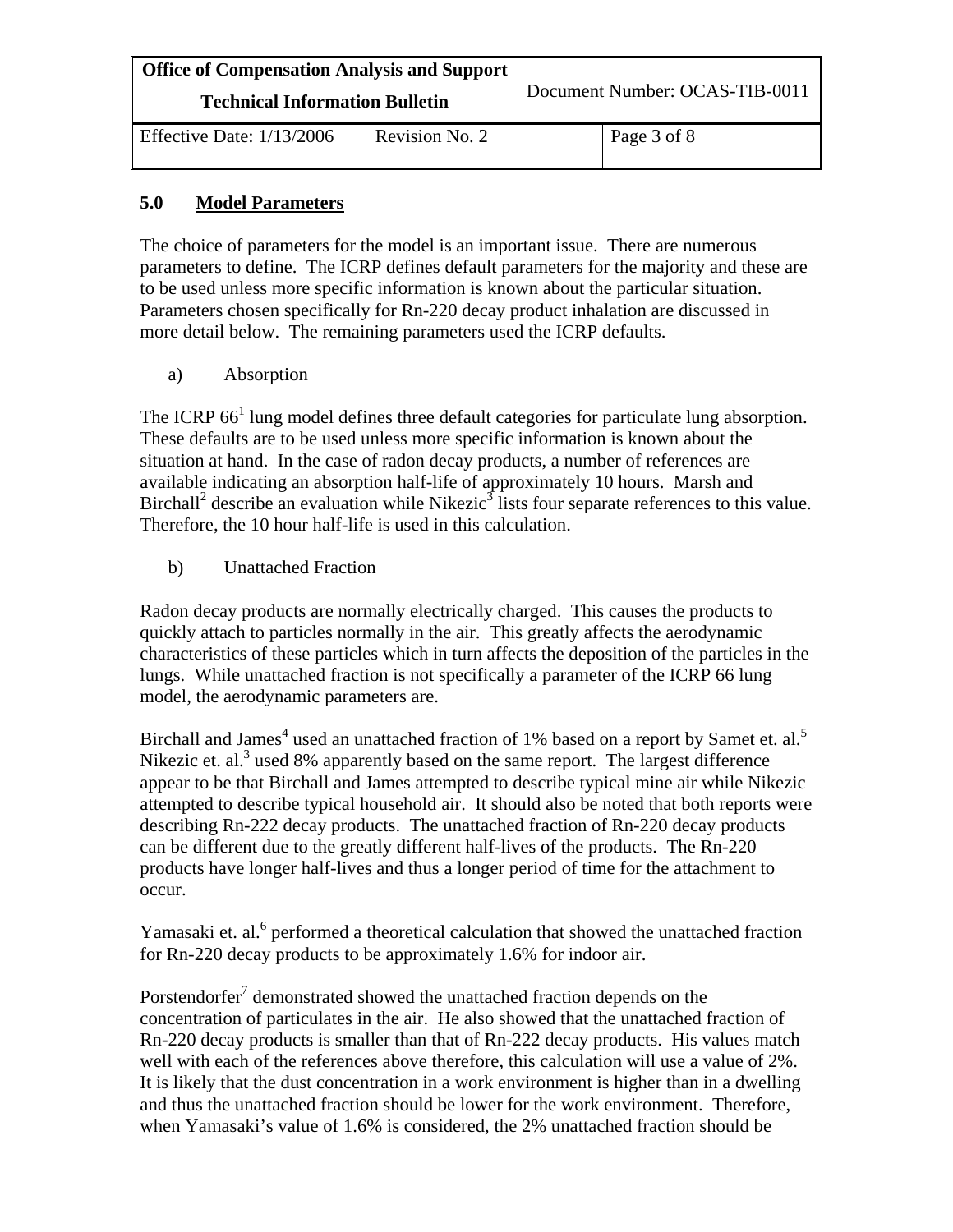| <b>Office of Compensation Analysis and Support</b><br><b>Technical Information Bulletin</b> |                | Document Number: OCAS-TIB-0011 |             |
|---------------------------------------------------------------------------------------------|----------------|--------------------------------|-------------|
| Effective Date: $1/13/2006$                                                                 | Revision No. 2 |                                | Page 4 of 8 |

slightly high for a standard work environment. This can be shown to be a slight overestimate of dose conversion factors but with the percentages so low, it appears to be a reasonable.

c) Particle Size

The ICRP recommends a default particle size of 5 micron for a working environment and 1 micron for members of the public exposed to environmental releases. In both cases, these particle sizes are the median of a lognormal distribution of particle sizes. The default geometric standard deviation (GSD) is 2.5, the default density is 3 g/cc and the default shape factor is 1.5. This calculation uses all these defaults with the exception of the particle size.

The particle size distribution affects the regional deposition of the aerosol in the lungs. This size is greatly affected by the unattached fraction. The fraction that is attached to other particulates can exhibit the aerodynamic characteristics of the larger particle to which it is attached. The unattached fraction, on the other hand, represents very small particles produced from the noble gas (radon).

Nikezic et. al.<sup>3</sup> indicated a particle size distribution for the attached fraction of 0.2 micron with a GSD of 2.35 while the unattached fraction was 0.0015 micron with a GSD of 1.1.

Porstendorfer<sup>7</sup> indicated particle sizes for various environments. The unattached median particle sizes ranged from 0.00013 micron to 0.0013 micron with GSDs ranging from 1.1 to 1.3. For the attached fraction, the major contribution (~86%) exhibited median particle sizes of 0.33 micron for outdoor air and 0.217 micron for indoor air. Most of the remaining distribution exhibited a median size of ~0.040 micron. The GSD for these distributions varied from 1.5 to 2.2.

Birchall and James<sup>4</sup> indicated that the available data of attached aerosol size in underground uranium mines indicates a particle size between 0.15 micron and 0.5 micron with Samet et. al.<sup>5</sup> considering the best estimate to be  $0.25$  micron.

ICRP  $32^8$  indicates the value between 0.2 and 0.3 micron.

Based on the references above, this calculation will use a median particle size of 0.25 micron for the attached fraction. A size of 0.0015 micron will be used for the unattached fraction. The ICRP 66 default value of 2.5 will be used for the geometric standard deviation.

d) Equilibrium

The last major factor to consider is the state of equilibrium exhibited by the decay chain inhaled. The decay chain of Rn-220 is shown below.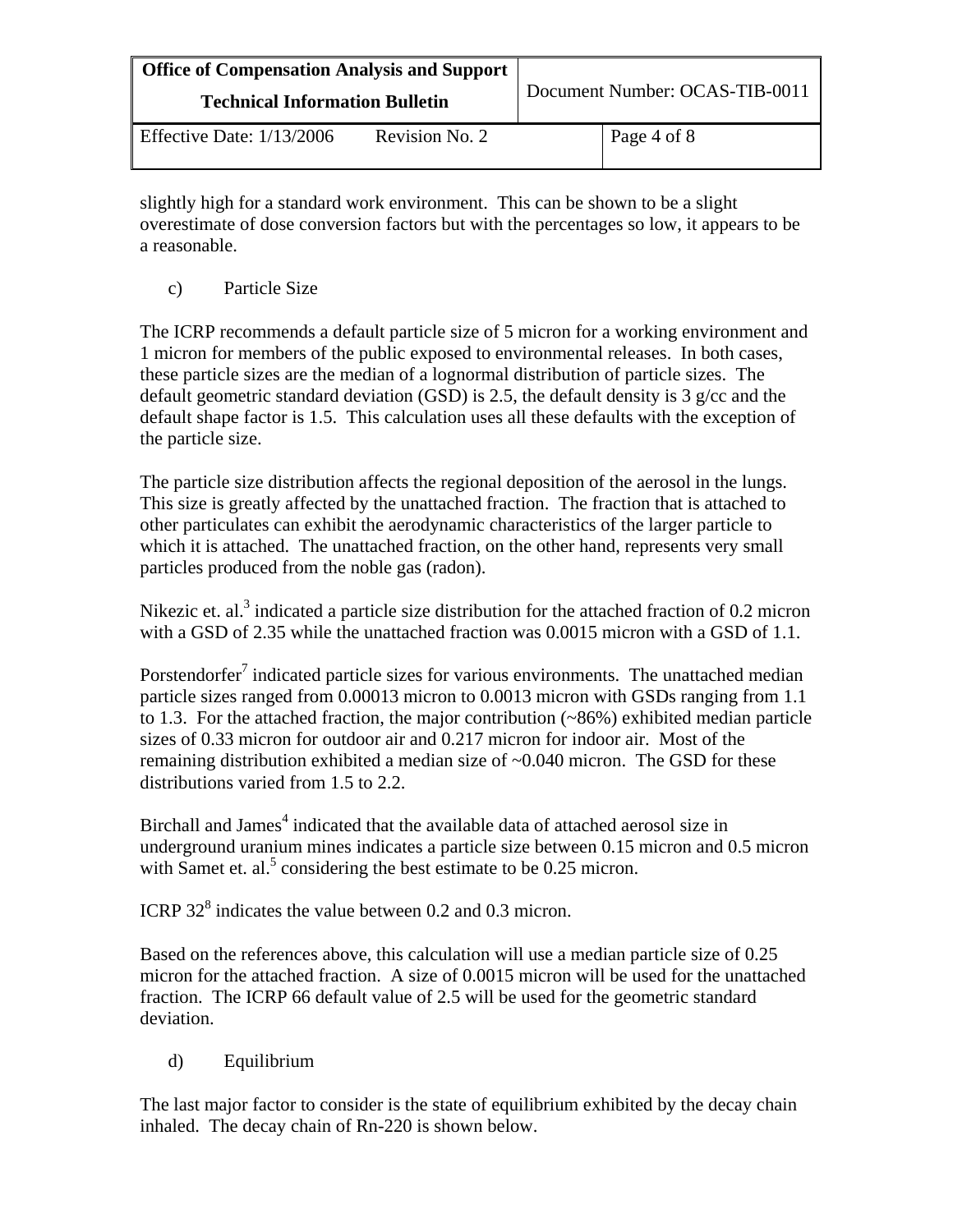| <b>Office of Compensation Analysis and Support</b> |                |                                |             |
|----------------------------------------------------|----------------|--------------------------------|-------------|
| <b>Technical Information Bulletin</b>              |                | Document Number: OCAS-TIB-0011 |             |
| Effective Date: $1/13/2006$                        | Revision No. 2 |                                | Page 5 of 8 |

| $Rn-220$ | 55.6 sec        | Alpha decay                        |
|----------|-----------------|------------------------------------|
| $Po-216$ | $0.15$ sec      | Alpha decay                        |
| $Pb-212$ | $10.64$ hours   | Beta decay                         |
| $Bi-212$ | $60.6$ min      | Alpha decay (36%), Beta dcay (64%) |
| $Po-212$ | $304$ nsec      | Alpha decay                        |
| $Tl-208$ | $3 \text{ min}$ | Beta decay                         |

released, it is affected by the number of atoms more than the total activity in a mixture. When the chain is in 100% equilibrium, the activity of each generation is equal. However, the number of atoms required to reach this equilibrium activity varies depending on the half-life. Since the working level is defined by the ultimate energy The alpha energy is emitted only by Po-216 and essentially Bi-212. In reality Bi-212 emits an alpha only 36% of the time but the other 64% of the time it emits a beta then an alpha almost immediately through the decay of Po-212 (304 nsec half-life). The average alpha energy released by a Bi-212 decay is then 7.8 MeV (6.07 Mev  $*$  0.36 + 8.785 MeV \* 0.64). Since Po-216 ultimately decays by two alphas (Po-216 and Bi-212) the alpha energy released per Po-216 atom is 14.6 MeV. Pb-212 and Bi-212 both decay with an effective alpha energy of 7.8 MeV. Po-212 decays with an energy of 8.785 MeV and Tl-208 decays by beta decay only.

The largest number of atoms associated with the chain in equilibrium are Pb-212 and Bi-212 due to the relatively long half-lives. The remaining nuclides contribute little to the WL measurement or the lung dose.

Since Pb-212 has a half-life approximately 10 times larger than Bi-212, the number of Pb-212 atoms in an 100% equilibrium mixture is approximately 10 times that of Bi-212. This causes Pb-212 to be the primary contributor to the WL measurement regardless of the degree of equilibrium. On the other hand, Pb-212 atoms inhaled have more time to be removed from the lungs prior to emitting all energy that will ultimately be emitted by the remainder of the decay chain. This causes Pb-212 to produce less lung dose per unit activity inhaled than that of Bi-212. Therefore, while the amount of Pb-212 in air drives the WL measurement, the amount of Bi-212 in air is a large contributor to lung dose. This causes the degree of equilibrium to be an important parameter. A good measurement of this degree of disequilibrium is the ratio of Bi-212 to Pb-212.

The degree of equilibrium depends entirely on the circumstances surrounding the production and movement of the Rn-220 gas in the breathing zone. This cannot be easily predetermined but a range of likely values can.

ICRP 32<sup>8</sup> indicates this ratio (Bi-212 to Pb-212) is between 0.2 and 0.8. Pillai and Paul<sup>9</sup> indicate the ratio is between 0.11 and 0.37 in a monazite mine and 0.24 to 0.84 in open air. This calculation will use 0.8 as a default value but also provide values for a range of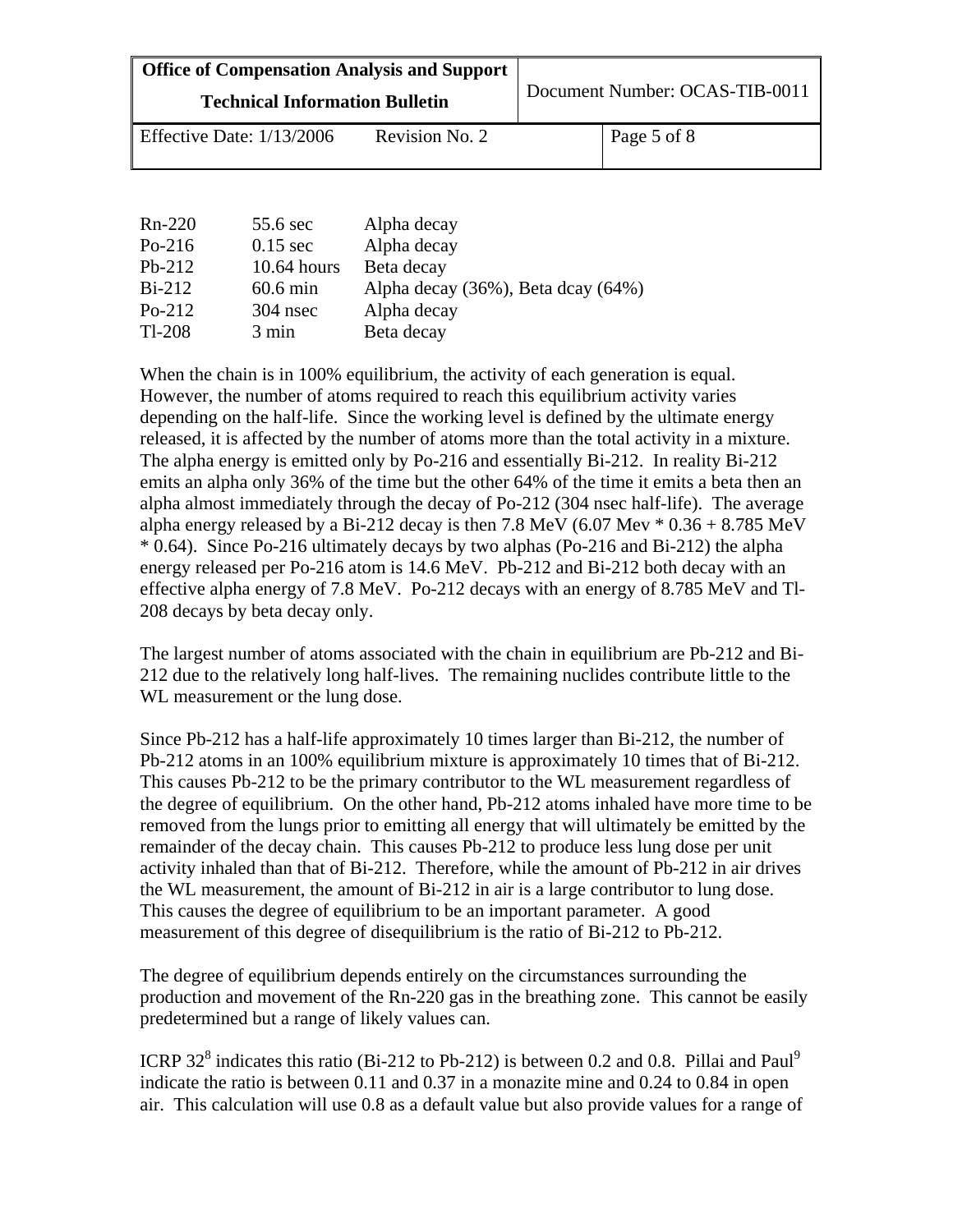| <b>Office of Compensation Analysis and Support</b><br><b>Technical Information Bulletin</b> |                | Document Number: OCAS-TIB-0011 |
|---------------------------------------------------------------------------------------------|----------------|--------------------------------|
| Effective Date: $1/13/2006$                                                                 | Revision No. 2 | Page 6 of 8                    |

equilibrium values. This will allow the most appropriate value to be used for the particular circumstances.

### **6.0 Thoron Results**

The ICRP 66 lung model was solved using the assumptions described above. Under the default assumptions used in this report, a dose of 7.61 rem to the lungs will be assigned per WLM of Rn-220 decay products inhaled. Similarly, the default doses to the ET1 region will be 1750.33 rem and 2.90 rem to ET2. This value should be considered to be received entirely in the year the material was inhaled.

The values for different degrees of equilibrium were also calculated and are provided in the table below. The degree of equilibrium is specified by the ratio of Bi-212 activity to Pb-212 activity. These values can be used is information for the specific situation is available.

| % equilibrium (Bi- | Lung dose (rem) | ET1 dose (rem) | ET2 dose (rem) |
|--------------------|-----------------|----------------|----------------|
| $212/Pb-212$       | per WLM         | per WLM        | per WLM        |
| 20%                | 4.04            | 932.99         | 0.17           |
| 40%                | 5.27            | 1215.58        | 1.11           |
| 60%                | 6.46            | 1487.84        | 2.03           |
| 80%                | 7.61            | 1750.33        | 2.90           |

**Table 1 - Dose per WLM inhaled for various degrees of Equilibrium** 

## **7.0 Radon**

Radon 222 conversion factors were determined only for the ET1 and ET2 compartments. The dose to the lungs was not determined because a direct exposure cancer model is available for use. The LNet compartment was determined but not listed here. Due to the fact that there is no direct deposition in the lymph nodes and the short half-life of the radon progeny, no significant dose is received by the lymph nodes. The progeny undergoes significant decay before any of the material can reach the lymph nodes.

The Po-214 decay was not modeled separately. The energy emitted from this decay was added to the Bi-214 decays. This is due to the very short half-life of Po-214 (approximately 0.16 msec).

a) Model Parameters

The absorption rate and particle size used for radon 220 were again used for radon 222. The unattached fractions used were 0.18, 0.021, and 0.0007 for Po-218, Pb-214, and Bi-214 respectively. This was taken from a formula in NCRP Report  $78^{10}$  that equates unattached fractions to dust particle concentrations in the air. The particle concentration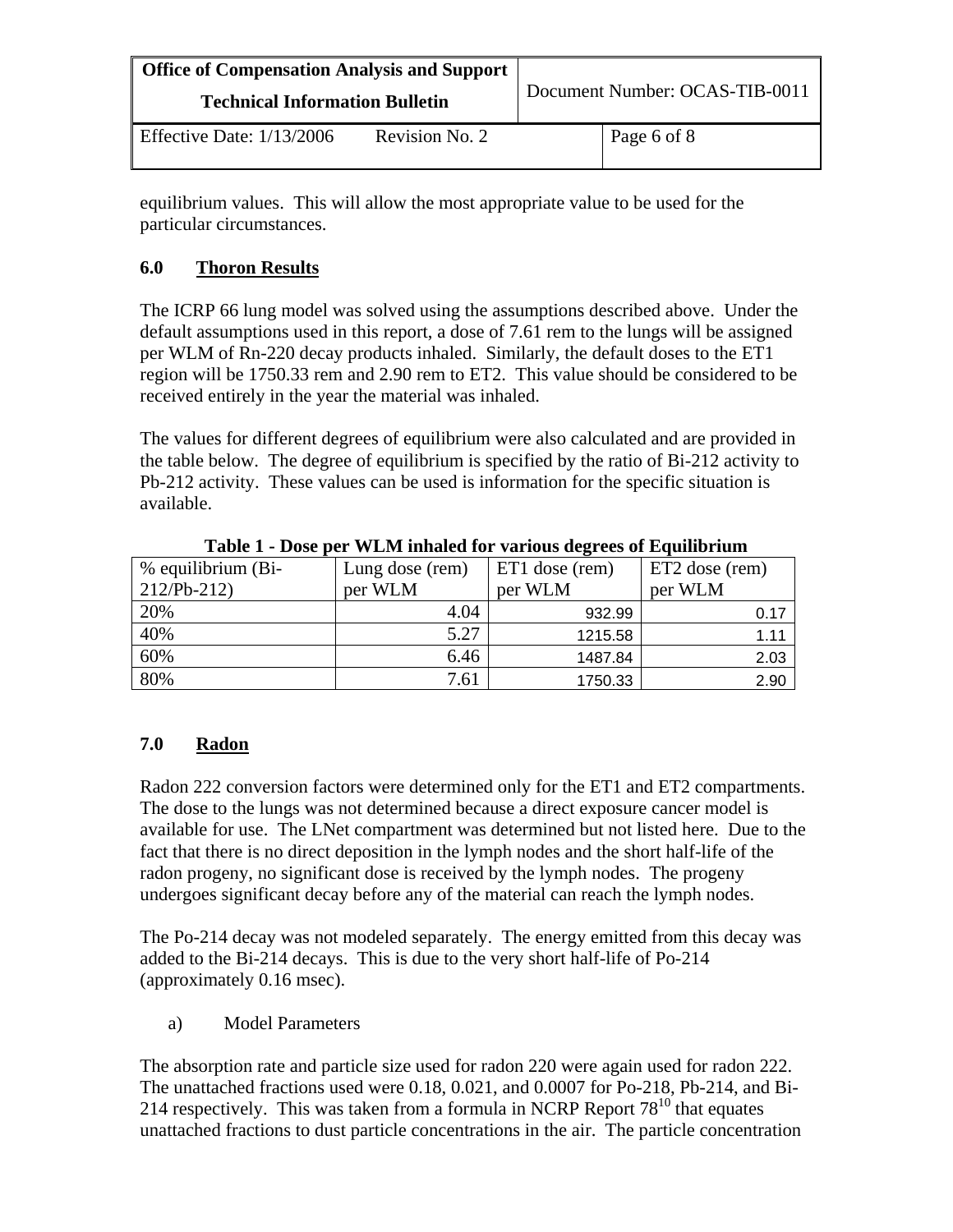| <b>Office of Compensation Analysis and Support</b><br><b>Technical Information Bulletin</b> |                | Document Number: OCAS-TIB-0011 |
|---------------------------------------------------------------------------------------------|----------------|--------------------------------|
| Effective Date: $1/13/2006$                                                                 | Revision No. 2 | Page 7 of 8                    |

used was  $1x10^4$  particles per cm<sup>3</sup>, which equate to an overall unattached fraction of 8%. This fraction is the same reported by Nikezic et.  $al.$ <sup>3</sup> for indoor air. By comparison, Birchall and James<sup>4</sup> reported an unattached fraction of 1% for mine air. The dose conversion factor was determined to be higher for higher unattached fractions. Since the dust concentration is difficult to determine and the difference is not large  $(\sim 15\%)$  the 8% assumption was used. This should be an overestimate for most work sites.

The equilibrium of the various radon 222 progeny also affects the conversion factor. However, this also affects the number of working levels the activity in the air will represent. These tend to be competing factors and cause the affect on this conversion factor to be relatively small. Three equilibrium fractions were investigated. Two from NCRP Report  $78^{10}$  and the third from Domanski<sup>11</sup>. The factors along with the associated overall equilibrium factor are shown in the table below.

| AWMAY A LIMMAANAAMAA A WUYULU AVA AWWUA AAA |                 |                |          |
|---------------------------------------------|-----------------|----------------|----------|
|                                             | NCRP 78 outdoor | NCRP 78 indoor | Domanski |
| $Po-218$                                    | 0.9             | 0.5            | 0.656    |
| $Pb-214$                                    | 0.7             | 0.3            | 0.446    |
| $Bi-214$                                    | $\rm 0.7$       | 0.2            | 0.259    |
| Overall                                     | 0.72            | 0.28           | 0.40     |

**Table 2 – Equilibrium Factors for Radon 222** 

The highest conversion factor for the ET2 compartment was produced by the NCRP 78 outdoor factors. These factors were approximately 6% higher than the lowest values calculated. Given the small difference in factors, these fractions will be used as a slightly favorable assumption for all values of equilibrium.

b) Radon Results

As a result of these parameters, the radon 222 conversion factors are listed in the table below.

|                             | <b>Conversion Factor</b><br>(Rem/WLM) |
|-----------------------------|---------------------------------------|
| ET1 compartment             |                                       |
| ET <sub>2</sub> compartment |                                       |

**Table 3 – Dose Conversion Factors for Radon 222**